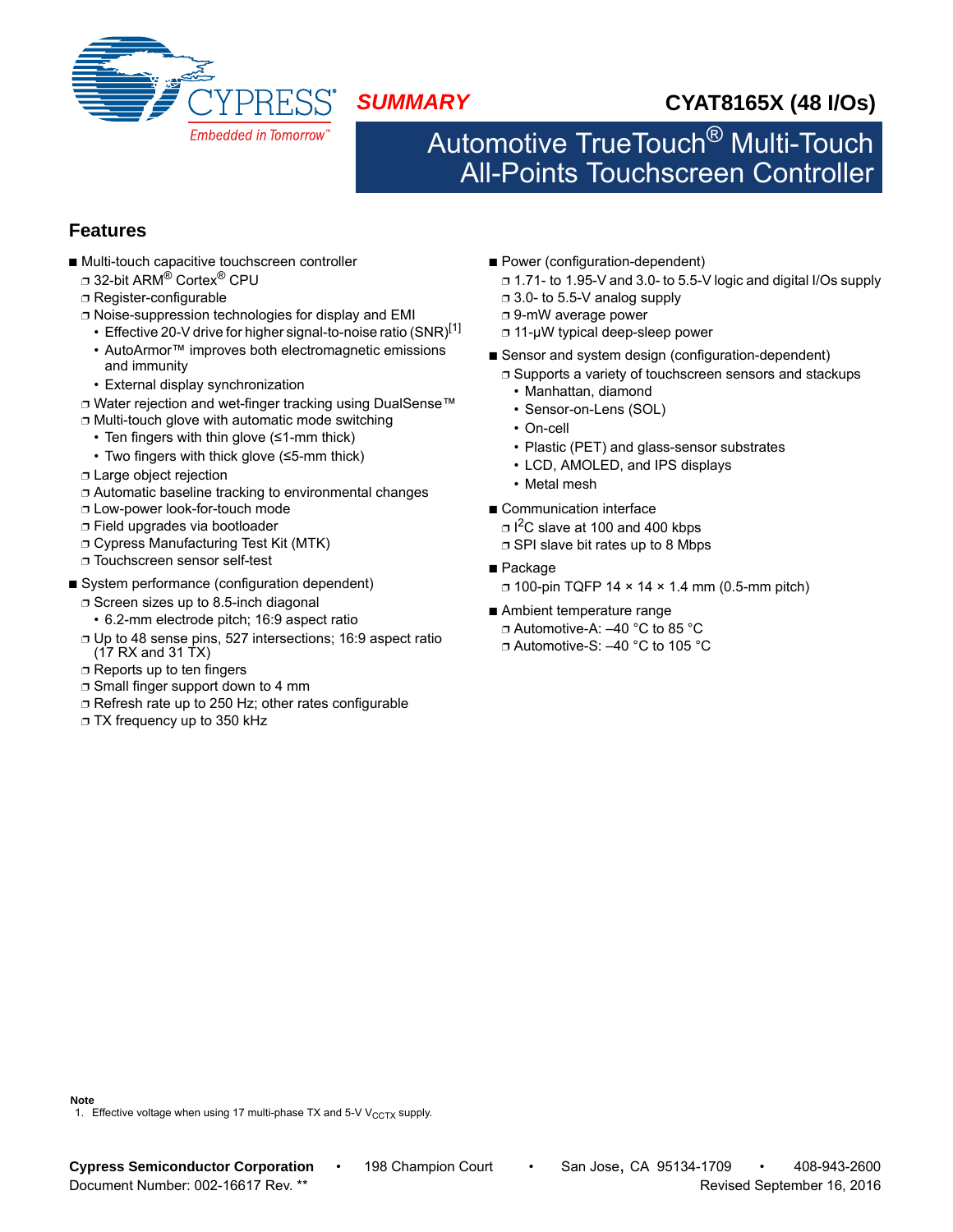



## **Ordering Information**

Table 1 lists the CYAT8165X TrueTouch touchscreen controllers. **Table 1. Ordering Information[2]**

| Marketing Part Number            | Number of Sense Pins | of Fingers<br>Number | $5-YTx$      | Display Armor | <b>Buttons</b><br>Capsense | Rejection<br>Water | Thin Glove Support       | Gestures                 | Support<br>Thick Overlay/Thick Glove | Package      |
|----------------------------------|----------------------|----------------------|--------------|---------------|----------------------------|--------------------|--------------------------|--------------------------|--------------------------------------|--------------|
| CYAT81650-100AA48                | 48                   | 10                   | $\checkmark$ | V             |                            | —                  | $\overline{\phantom{0}}$ | —                        | $\overline{\phantom{0}}$             | 100-pin TQFP |
| CYAT81650-100ASA48               | 48                   | 10                   | V            | V             | $\overline{\phantom{0}}$   | —                  | -                        | —                        | -                                    | 100-pin TQFP |
| CYAT81652-100AA48                | 48                   | 10                   | V            | V             | V                          | V                  | V                        | —                        |                                      | 100-pin TQFP |
| CYAT81652-100AS48                | 48                   | 10                   | $\checkmark$ | V             | $\boldsymbol{\mathcal{U}}$ | V                  | $\checkmark$             | $\overline{\phantom{0}}$ | $\overline{\phantom{0}}$             | 100-pin TQFP |
| CYAT81655-100AA48                | 48                   | $\overline{10}$      | $\checkmark$ | $\checkmark$  | $\checkmark$               | V                  | $\boldsymbol{\nu}$       | $\checkmark$             |                                      | 100-pin TQFP |
| CYAT81655-100AS48                | 48                   | 10                   | $\checkmark$ | V             | $\checkmark$               | $\boldsymbol{\nu}$ | $\checkmark$             | $\boldsymbol{\nu}$       | $\qquad \qquad -$                    | 100-pin TQFP |
| CYAT81658-100AA48                | 48                   | 10                   | V            | V             | V                          | V                  | V                        | $\checkmark$             | V                                    | 100-pin TQFP |
| CYAT81658-100AS48                | 48                   | 10                   | $\checkmark$ | V             | $\checkmark$               | V                  | $\checkmark$             | $\checkmark$             | V                                    | 100-pin TQFP |
| <b>Ordering Code Definitions</b> |                      |                      |              |               |                            |                    |                          |                          |                                      |              |



**Note**

2. All devices have the following base features: Water Rejection, DisplayArmor™, AutoArmor™, DualSense™, CapSense buttons, Large Object Detection and Rejection,<br>and Grip Suppression.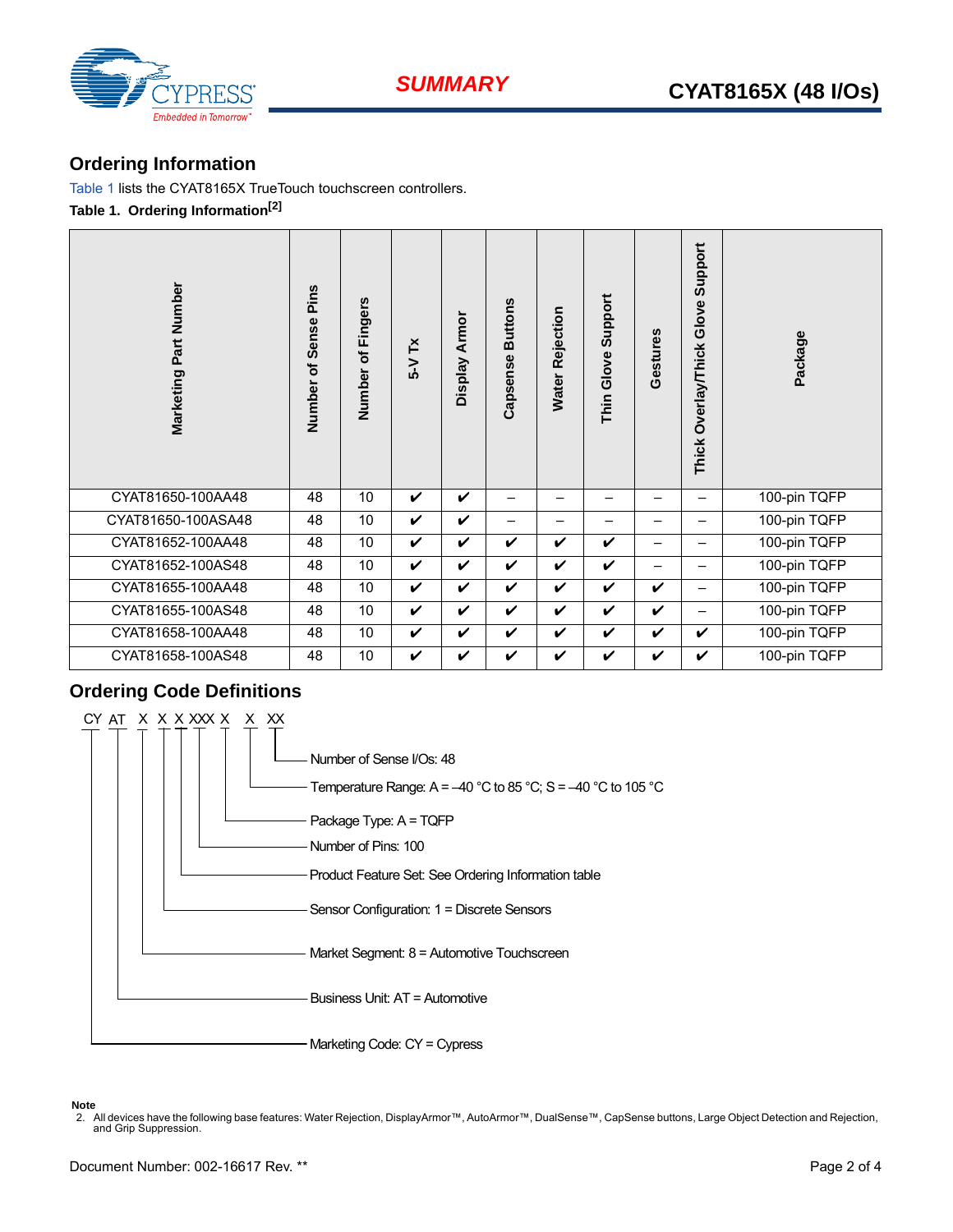

# **Document History Page**

| Document Title: CYAT8165X (48 I/Os), Automotive TrueTouch® Multi-Touch All-Points Touchscreen Controller<br>Document Number: 002-16617 |            |        |                                    |                              |  |  |  |
|----------------------------------------------------------------------------------------------------------------------------------------|------------|--------|------------------------------------|------------------------------|--|--|--|
| <b>Revision</b>                                                                                                                        | <b>ECN</b> | Change | Orig. of Submission<br><b>Date</b> | <b>Description of Change</b> |  |  |  |
| $***$                                                                                                                                  | 5437893    | GACH   |                                    | 09/16/2016 Initial release   |  |  |  |